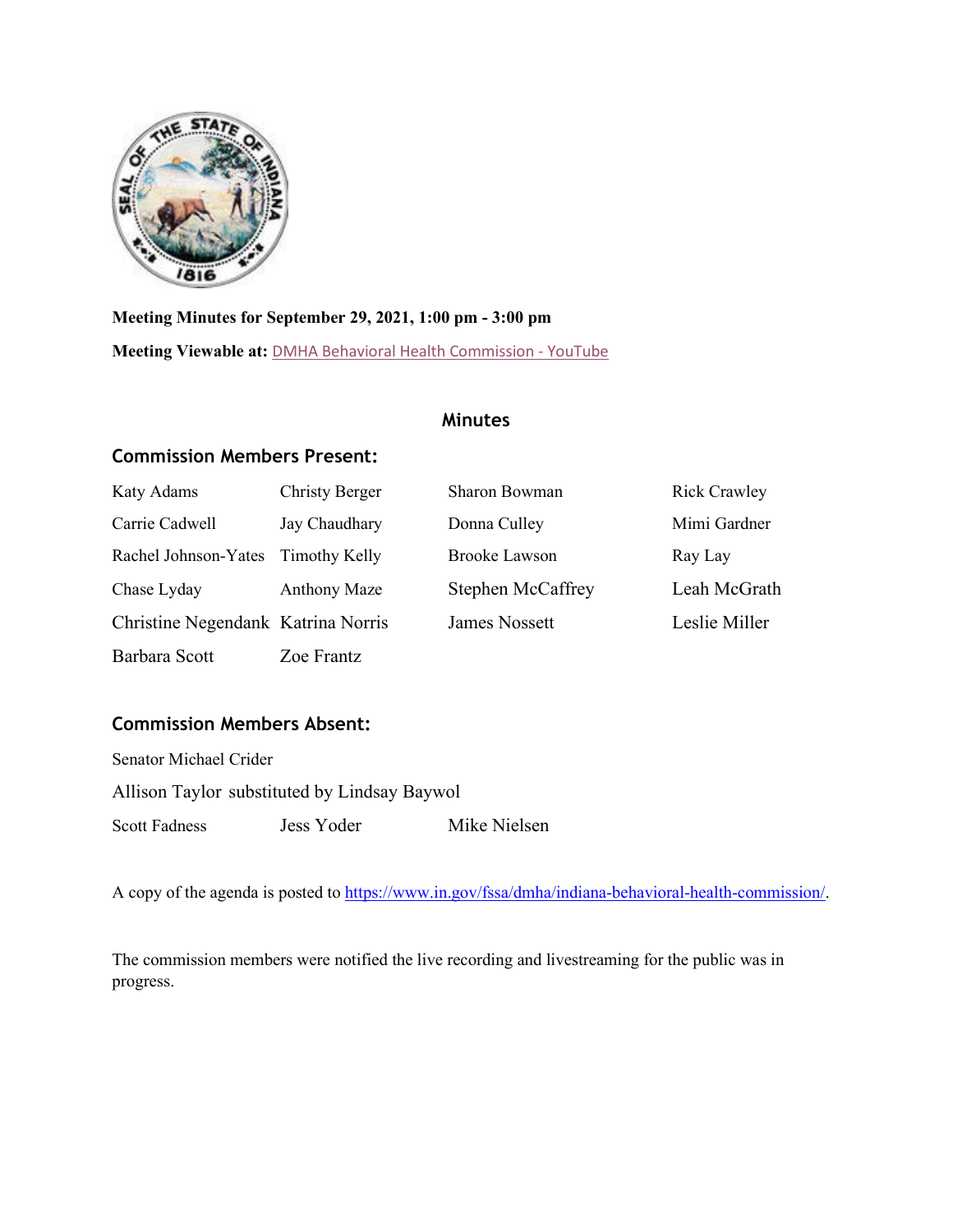## **The following items were discussed:**

#### **Item 1: Review of February 26, 2021 Minutes**

- The Commission voted on the minutes
	- o K. Norris moved to approve the minutes, seconded by C. Negendank, none opposed, there were no abstentions, the minutes were approved

## **Item 2: Overview of the Meeting Topics**

• J. Chaudhary summarized purpose and focus of each of the subgroups

## **Item 3: Subgroup Presentations**

- **A. Overall Mental Well Being J. Chaudhary** the focus of this subgroup was to make recommendations related to various social determinants of health concrete and actionable
	- **i. Medicaid Housing Supports -** FSSA should explore and adopt vehicles to pay for housing supports and other social determinants of health through the Medicaid program i. **Outcome –** there were no questions or discussion related to this recommendation
	- **ii. Address and Improve Hoosiers' Mental Health Literacy (MHL)** develop a community-level campaign across systems that is focused on recovery and engages those with lived experience
		- i. **Outcome –** R. Lay advocated the above recommendations will motivate people to seek recovery
- **B. Continuity of Care K. Adams** this subgroup focused on barriers and gaps, initially identified twelve areas, then focused on four priority areas

#### **i. Treatment Extenders**

- i. Develop a training program, certification and/or licensure for non-licensed staff, and tie such certification/licensure with reimbursement rates that are sustainable for services eligible to provide
- ii. Maximize use of Telehealth services by adding certified individuals described in 1:A to approved list of providers of mental health and addictions care via telehealth
	- 1. **Outcome** J. Chaudhary are peer services included?
		- a. K. Adams yes

#### **ii. Access Issues**

- i. Explore and develop a shared medication and data system for all levels of care (inclusive of emergency professionals, hospitals, community mental health centers, county jails and Department of Corrections)
- ii. Explore best practices with centralized case management systems and possible partnerships with Managed Care Entities
- iii. Evaluate current intake processes and develop workflow to reduce barriers to access and reduce administrative burden so that consumer's immediate needs are met in a trauma informed manner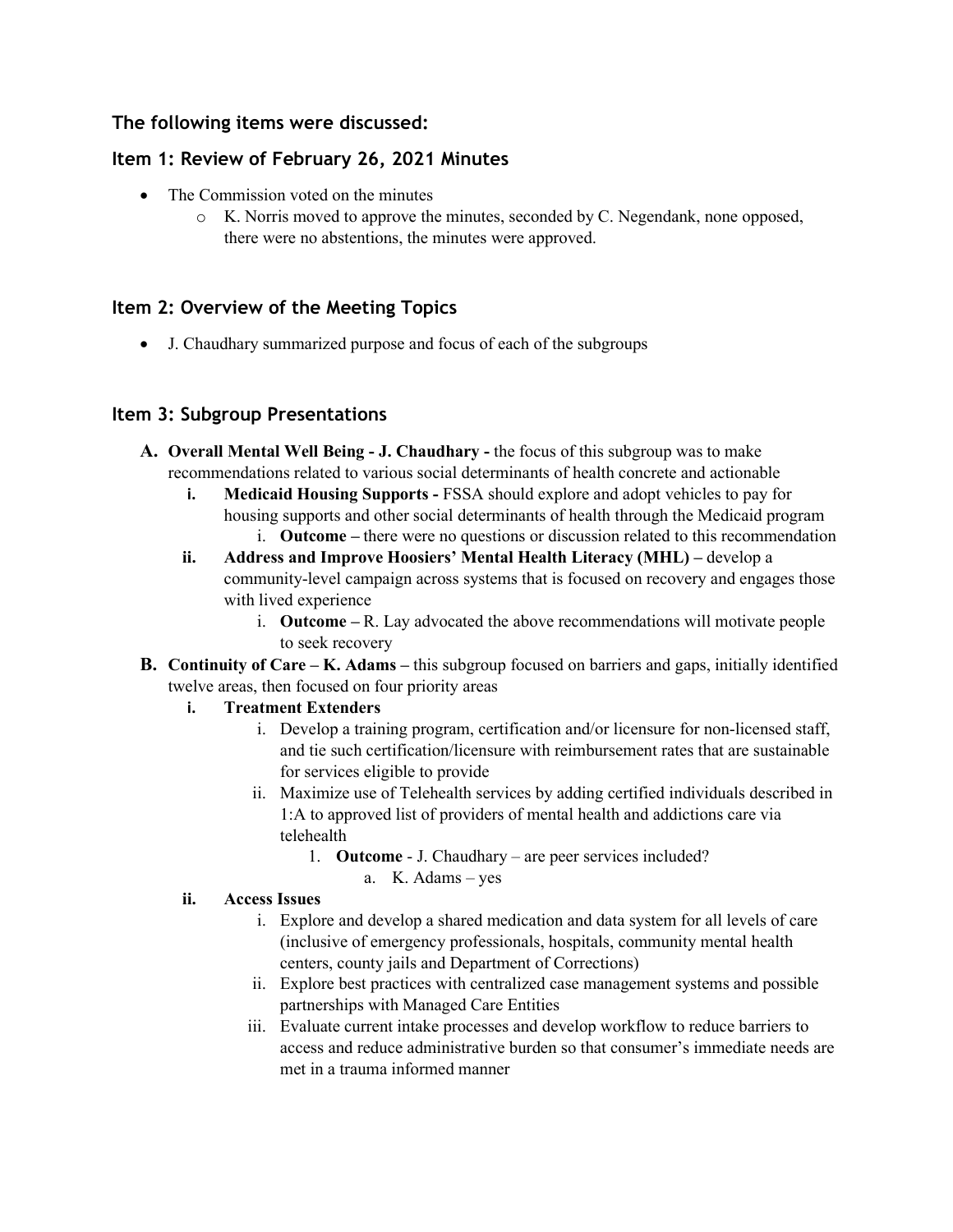- 1. **Outcome –** there were no questions or discussion related to this recommendation
- **iii. Parity**
	- i. Investigate New York blueprint for parity and develop recommendations for Indiana to institute to address issues related to medical necessity definition, centralized credentialing, standardized prior approval processes
	- ii. Review parity recommendations brought forth by Commission on Improving the Status of Children (CISC), Indiana's Parity Committee and determine recommendations to bring forward that would empower the enforcement of parity in Indiana
		- 1. **Outcome –** S. McCaffrey reported CISC is anticipating a review of recommendations from Parity Committee in October of 2021
			- a. J. Chaudhary ensured for universal understanding of "parity" Mental health parity describes the equal treatment of mental health conditions and substance use disorders in insurance plans
			- b. S. McCaffrey advised CISC is attempting to broaden definition of parity in Indiana to include equity issues
			- c. R. Lay requested information on whether the data sharing recommendation would be based on approaches taken in Ohio or Kentucky
				- i. K. Adams this Commission would need to assess what is effective
				- ii. R. Lay advocated for ease of use in connected system, provided example as a VA patient
				- iii. K. Adams recommended Commission Members can explor[e https://www.ihie.org/](https://www.ihie.org/) for Indiana's current status
				- iv. R. Lay supported the recommendations

#### **iv. Crisis Continuum Gaps**

- i. Fully endorse and certify Certified Community Behavioral Health Centers (CCBHC) in Indiana with supported Medicaid rate/fee structure adjustment that supports cost-based reimbursement
- ii. Evaluate Kentucky and Ohio models of maintaining Medicaid coverage for those that are incarcerated and adopt best practice for Indiana to assure coverage is maintained during incarceration
	- 1. **Outcome** L. Baywol requested information on whether telehealth expansion would be leveraged to address parity
		- a. K. Adams yes, with deeper analysis on how to best proceed
- **C. Criminal Justice Interface C. Negendank** this subgroup focused on best practices at the intersection of mental health and criminal justice systems. C. Negendank introduced the Sequential Intercept Model (SIM) to guide the recommendations
	- **i. Intercept Zero** this intercept is fulfilled by recommendations from other subgroups
		- i. **Outcome** there were no questions or discussion around this update
	- **ii. Intercept One**
		- i. **Expand Crisis Intervention Training (CIT)** establish definitions/standards of training, support development and expansion of training, fund technical assistance, and ensure for maintenance of knowledge; use in tandem with Stepping Up Initiative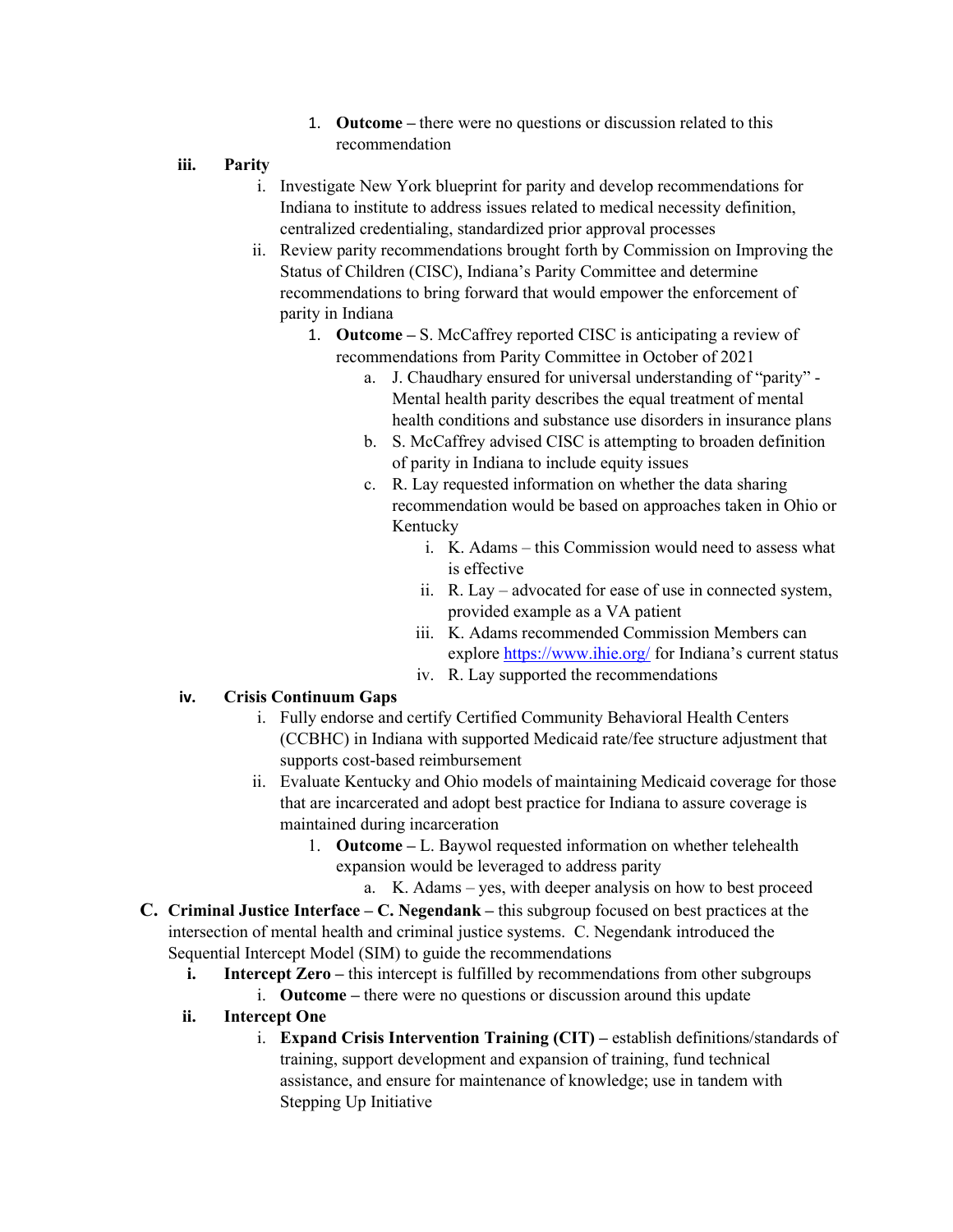- 1. **Outcome** K. Norris advocated this intercept and recommendation are intended to divert individuals towards treatment to prevent jail
- 2. R. Lay suggested Ft. Wayne of Allen County is a "gold standard" for CIT in Indiana
- 3. A. Maze reported less than 1% of calls dispatched as mental health based in need result in incarceration, has improved over 20 years
- 4. R. Lay advised Sam Cochran, the developer of CIT recommends CIT be used with Stepping Up to further reduce jail experiences
- **iii.** Intercept Two the subgroup is in early discussion for recommendations at this layer and will bring forward to the Commission at a future date
	- i. **Outcome** there were no questions or discussion around this update

#### **iv. Intercept Three**

- i. **Mental Health Courts**  assess current function, increase with a focus on local level collaboration, collect data on recidivism
	- 1. **Outcome** there were no questions or discussion regarding this recommendation

#### ii. **Competency Restoration**

- 1. Address involuntary medication within court orders to support effective treatment
- 2. Include Judge discretion to dismiss charges when individuals cannot achieve competency
- 3. Include system-wide collaboration between justice system and behavioral health system to ensure for comprehensive mode
- 4. Develop models specific to jail-based and community competency restoration
	- a. **Outcome** J. Chaudhary the recommendation for competency restoration doesn't impact a large volume of people but has the potential to have a large impact on the system

#### **v. Intercept Four**

- i. **Medicaid Expansion** utilize a 1115 Medicaid Waiver to expand mental health treatment to those who are incarcerated, collaborate with CMHCs for service delivery, ensure for Medication Assisted Treatment (MAT)
	- 1. **Outcome** K. Norris advocated this will support creating a continuum of care, ensuring for a warm hand off and addressing re-entry needs

#### **vi. Intercept Five**

- i. **Conduct Recidivism Studies** use outcomes to inform future legislation
	- 1. **Outcome** there were no questions or discussion regarding this recommendation

#### ii. **Increase Post-Incarceration Supports with a Focus on Transitional Needs**

- 1. Recommend outpatient forensic services within the CMHCs focusing on re-entry supports; consider liaison staff that is knowledgeable of justice and behavioral health systems
- 2. Increase forensic peer supports prior to release and to support re-entry to the community
	- a. **Outcome** R. Lay advised Commission as a Forensic Peer Specialist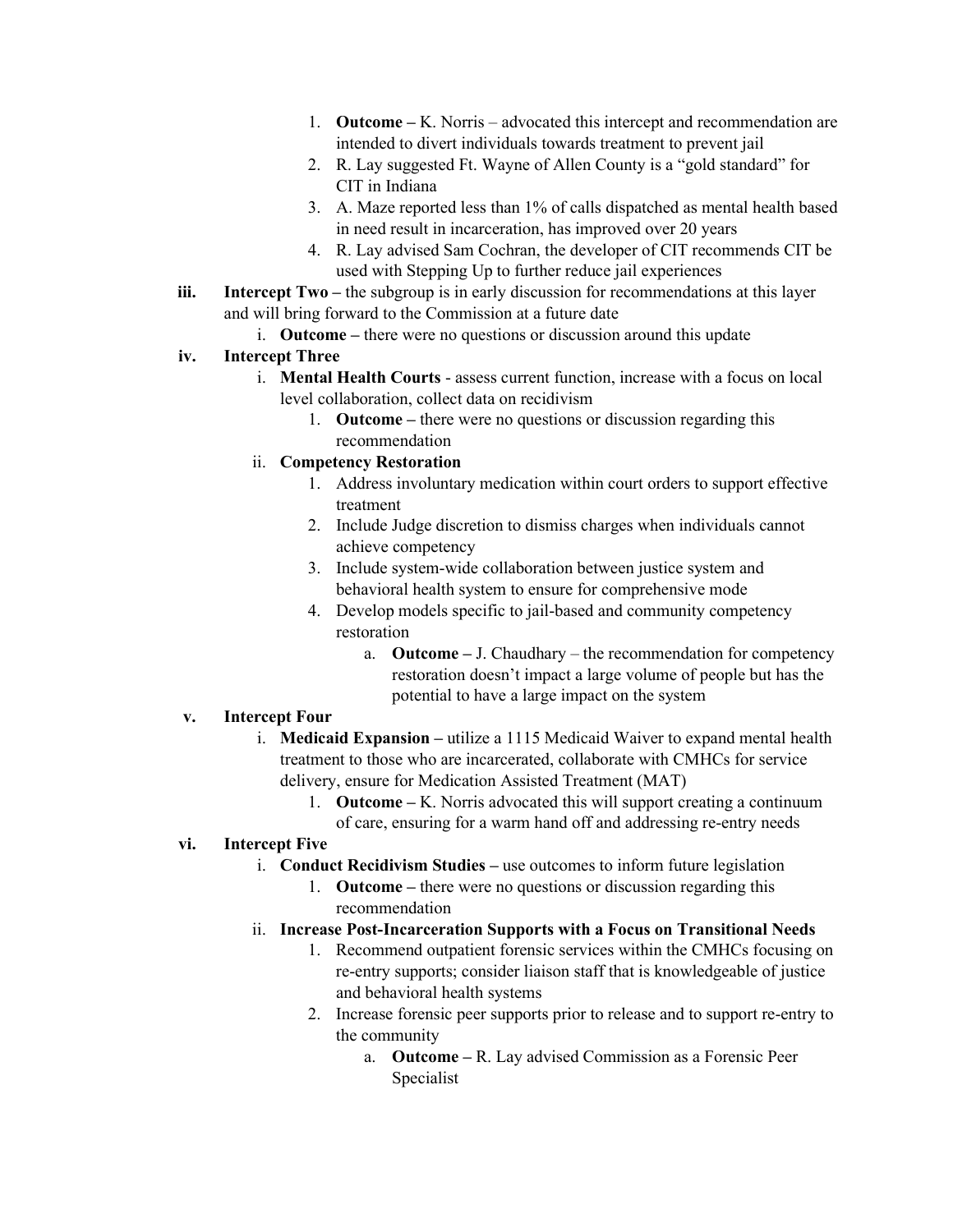**D. Children and Families – B. Lawson –** this subgroup focused on systems that support children with three areas of priority

#### **i. Increased Access to Behavioral Health Care**

- i. Including outpatient and school-based services
- ii. Increasing available services between outpatient and inpatient, including intensive outpatient/IOP programs, partial hospitalization, and crisis services
- iii. Increasing the number of available inpatient beds for youth in the state
- iv. Create access opportunities for all children regardless of insurance type
- v. Strengthen referral pathways to reduce wait-time for intake appointment
	- 1. **Outcome** there were no questions or discussion regarding this recommendation
- **ii. Invest in proactive, preventative, and collaborative approaches to supporting at-risk children and families**
	- i. Moving away from zero tolerance policies to more trauma-informed practices that include youth and family voice
	- ii. Including behavioral health supports and
	- iii. Training necessary for all youth-serving organizations identified within local communities
		- 1. **Outcome** there were no questions or discussion regarding this recommendation

#### **iii. Prepare all Hoosier students for lifelong success**

- i. Implement a framework for social emotional supports linked to high academic achievement
- ii. Implement supports for schools, teachers, parents/guardians, and community members
- iii. Funding for student support positions and resources to collect data to successfully implement this work
	- 1. **Outcome** J. Chaudhary this subgroup is highly important for the health of our children
- **E. Workforce C. Cadwell** this subgroup focused on workforce needs thinking about the system as a whole, examined from multiple vantage points – recruitment, retention, optimization
	- **i. Conduct a Medicaid Rate Study Undertake Medicaid rate study of select behavioral** health and substance use specific service types to include psychotherapy CPT codes, Medicaid Rehabilitation Option rates and structure, certified peer recovery services, and substance use disorder treatment residential and transitional residential per diem; this recommendation aims to support recruitment and maintenance of staff
		- i. **Outcome** there were no questions or discussion regarding this recommendation
	- **ii.** Continuation and Expansion of CCBHC Program Support legislation that requires the State to develop a plan for the continuation and expansion of the CCBHC grantee program, while developing infrastructure and implementation of PPS rate methodology along with transition of all current CMHCs to the CCBHC model over a period of 3 years. CCBHC service requirements shall be considered an emerging best practice for comprehensive behavioral health service providers accredited by the Division of Mental Health & Addictions. Transition to CCBHC model implementation shall consider needed support to Medicaid Rehabilitation Option during this transition and determining where it fits within this new payor structure
		- i. **Outcome** there were no questions or discussion regarding this recommendation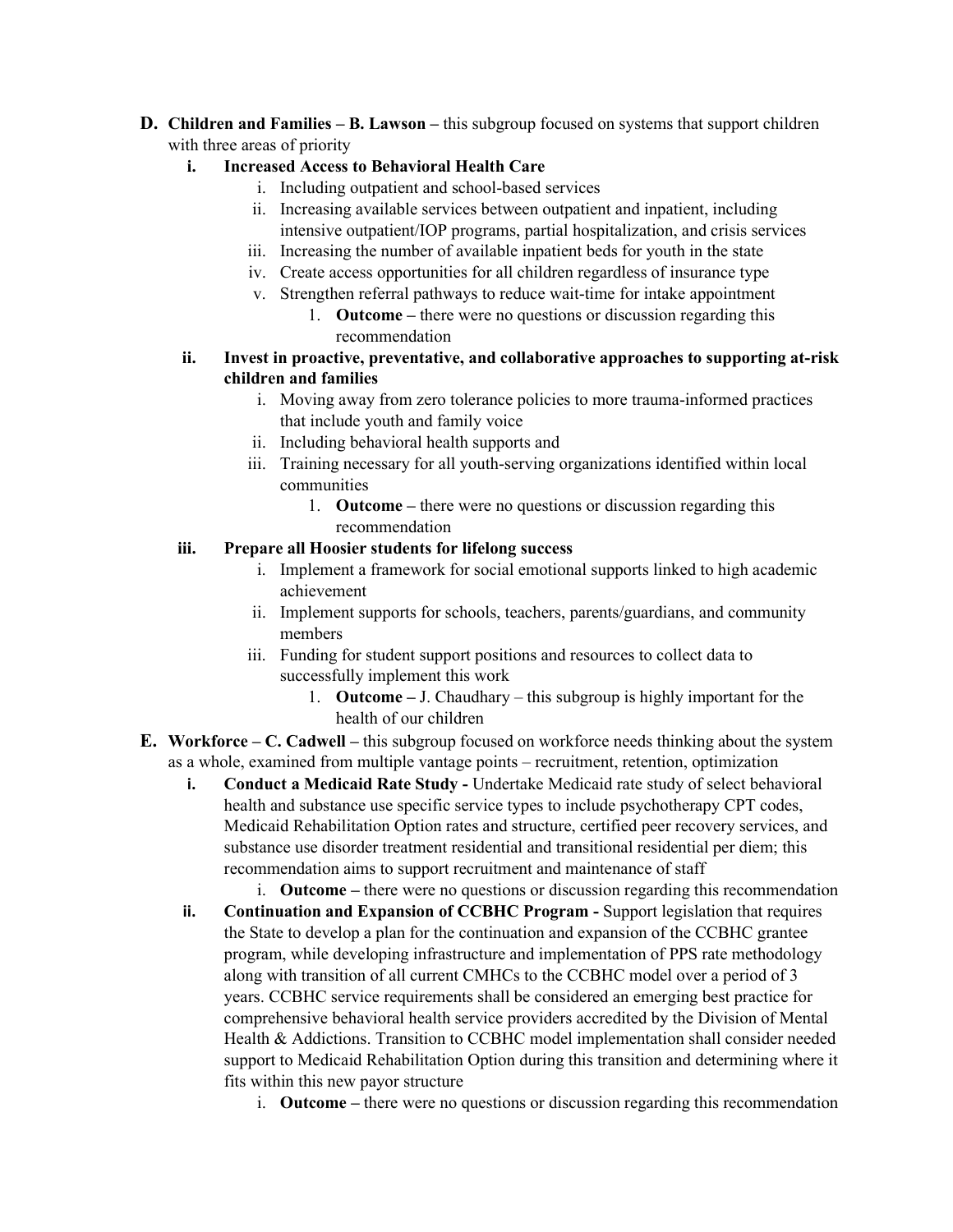- **iii. Licensing and Psychology Compacts** Support legislation that expands military spousal licensure recognition language to behavioral health licenses issues under the State Psychology board and Behavioral health & Human Service board while simultaneously supporting the implementation of physician and psychology compacts as well as other future compacts advocated for by other IPLA recognized behavioral health professions
	- i. **Outcome** S. Bowman of 27 jurisdictions, 22 have compacts in effect, clinicians can practice in more than half the country

#### **iv. IPLA Modernization**

- i. **Outcome** S. Bowman supported this recommendation, emphasized the need based on duration licensing takes, impact on candidate
- ii. D. Culley advocated all of these issues are overall linked to the community being able to access care
- **v. Behavioral Health Wage Increase** Develop Request for Funding (RFP) guidelines for use of Covid Stimulus Fund to assist in moving Behavioral Health Service Providers, Recovery Community Organizations, and Community Mental Health centers to a \$15 minimum wage
	- i. **Outcome** C. Negendank reported this would have an important impact as passionate staff need to leave field to pursue higher wages in other fields.
	- ii. R. Lay agreed with recommendation, advocated \$15 is still insufficient and advocated for a higher value
- **vi. Tuition Assistance, Scholarships, and Loan Repayment** Use Covid stimulus funds to fund tuition assistance & scholarships and loan repayment program options for behavioral health and recovery professionals including "certified" providers. Consider long-term funding through licensing fees that may increase should expanded licensure recognition in Rec #3 be implemented. There should be an associated commitment to serve and prioritize funding based on regional needs and equity issues
	- i. **Outcome** there were no questions or discussion regarding this recommendation
- **vii. Expand Telehealth** Enhance recent Telehealth legislation (SEA 3) to be inclusive of all providers recognized by the State for the purposes of certification or reimbursement
	- i. **Outcome** there were no questions or discussion regarding this recommendation
- **viii. Create a Comprehensive Education Campaign** provide education in schools on behavioral health awareness, addressing both needs and behavioral health as a career path
	- i. **Outcome** there were no questions or discussion regarding this recommendation
- **ix.** Study of Criminal Record as a Barrier to Employment Undertake study regarding the barrier of criminal record barriers to employment in behavioral health including certified peer recovery positions and other behavioral health professionals
	- i. **Outcome** K. Adams this issue is connected to contracts with DCS and therefore, access to services. IAC has non-waivable offenses – recommendation to look at those criteria and explore if any can be waived – addresses the burden on providers obtaining potential staff
	- ii. L. Miller at DCS a racial, equity, justice council has sought to change this area as well, reported shared struggle to staff due to this barrier
- **F. Suicide Prevention and Crisis J. Chaudhary** this group focused efforts on reinforcing 988 intiative
	- **i. Adopt Crisis Now Model for Indiana's 988 system** 3-part approach: someone to call (988 call 'center'), someone to respond (mobile crisis teams), somewhere to go (crisis stabilization centers)